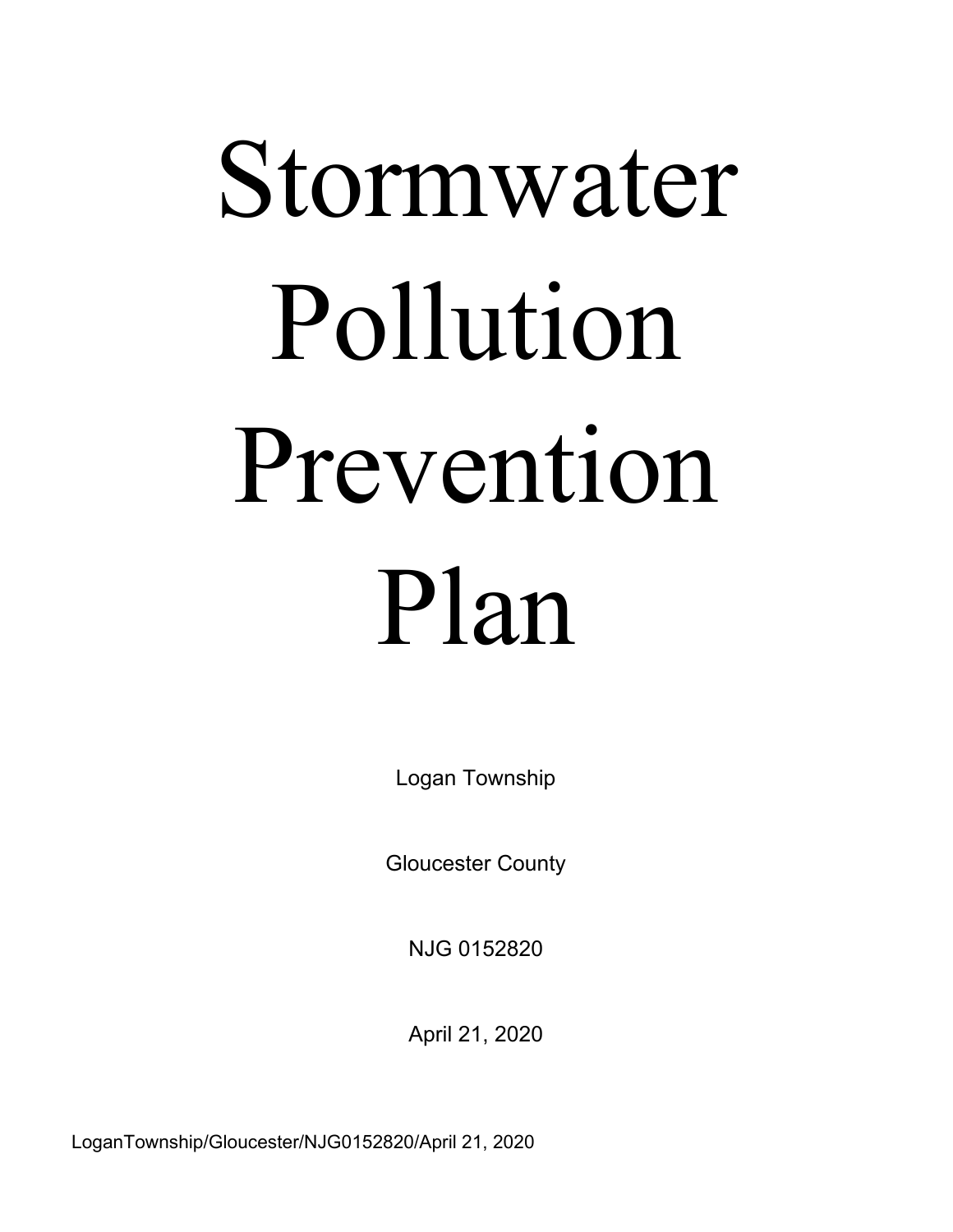#### **SPPP Table of Contents**

- Form 1 SPPP Team Members (permit cite IV F 1)
- Form 2 Revision History (permit cite IV F 1)
- Form 3 Public Involvement and Participation Including Public Notice (permit cite IV B 1)
- Form 4 Public Education and Outreach (permit cite IV B 2 and Attachment B)

Form 5 – Post-Construction Stormwater Management in New Development and Redevelopment Program (permit cite IV B 4 and Attachment D)

Form 6 – Ordinances (permit cite IV B 5)

Form 7 – Street Sweeping (permit cite IV B 5 b)

Form 8 – Catch Basin and Storm Drain Inlets (permit cite IV B 2, IV B 5 b ii, and Attachment C)

Form 9 – Storm Drain Inlet Retrofitting (permit cite IV B 5 b)

Form 10 – Municipal Maintenance Yards and Other Ancillary Operations (permit cite IV B 5 c and Attachment E)

- Form 11 Employee Training (permit cite IV B 5 d, e, f)
- Form  $12$  Outfall Pipes (permit cite IV B 6 a, b, c)
- Form 13 Stormwater Facilities Maintenance (permit cite IV C 1)
- Form 14 Total Maximum Daily Load Information (permit cite IV C 2)
- Form 15 Optional Measures (permit cite IV E 1 and IV E 2)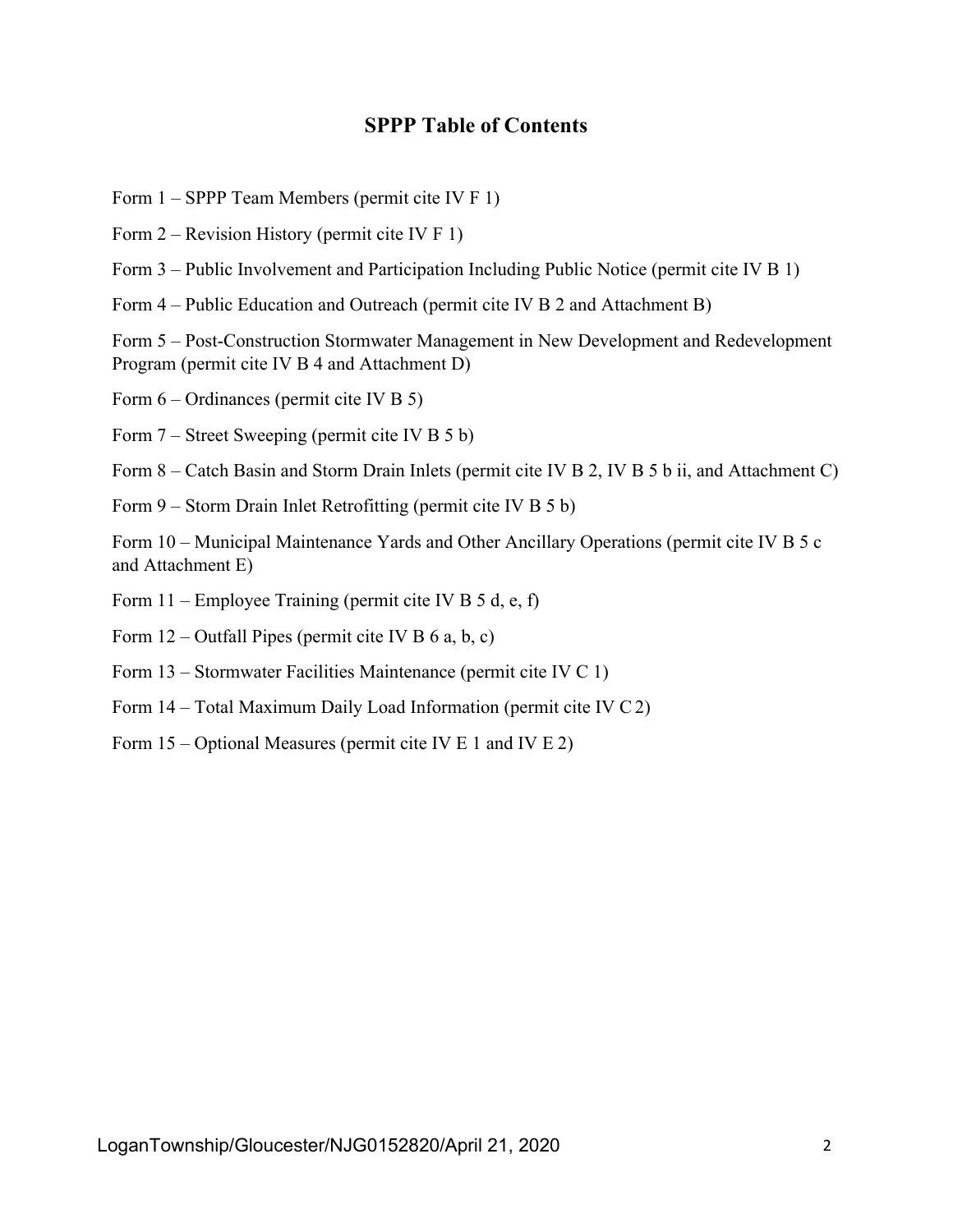# **SPPP Form 1 – SPPP Team Members**

| <b>Stormwater Program Coordinator (SPC)</b> |                                                                                                       |  |  |  |
|---------------------------------------------|-------------------------------------------------------------------------------------------------------|--|--|--|
| Print/Type<br>Name and Title                | Michael Riley, Public Works Superintendent                                                            |  |  |  |
| Office Phone #<br>and eMail                 | 856 467 0859, mriley@logan-twp.org                                                                    |  |  |  |
| Signature/Date                              |                                                                                                       |  |  |  |
|                                             |                                                                                                       |  |  |  |
|                                             | <b>Individual(s) Responsible for Major Development Project</b><br><b>Stormwater Management Review</b> |  |  |  |
| Print/Type<br>Name and Title                | Melanie Adamson, Planning Board Engineer                                                              |  |  |  |
| Print/Type<br>Name and Title                |                                                                                                       |  |  |  |
| Print/Type<br>Name and Title                |                                                                                                       |  |  |  |
|                                             | <b>Other SPPP Team Members</b>                                                                        |  |  |  |
| Print/Type<br>Name and Title                | Linda Oswald, Municipal Clerk/Public Notice Coordinator                                               |  |  |  |
| Print/Type<br>Name and Title                | Michael Riley, DPW Superintendent/Post Construction Stormwater Management<br>Coordinator              |  |  |  |
| Print/Type<br>Name and Title                | Diana Tiberi, Secretary/ Public Outreach & Stormwater Records                                         |  |  |  |
| Print/Type<br>Name and Title                | Scott Oatman, Zoning Officer/Ordinance Coordinator                                                    |  |  |  |
| Print/Type<br>Name and Title                | Michael Riley, DPW Superintendent /Public Works Coordinator                                           |  |  |  |
| Print/Type<br>Name and Title                | Michael Riley, DPW Superintendent, Public Works Supervisor/Employee Training<br>Coordinator           |  |  |  |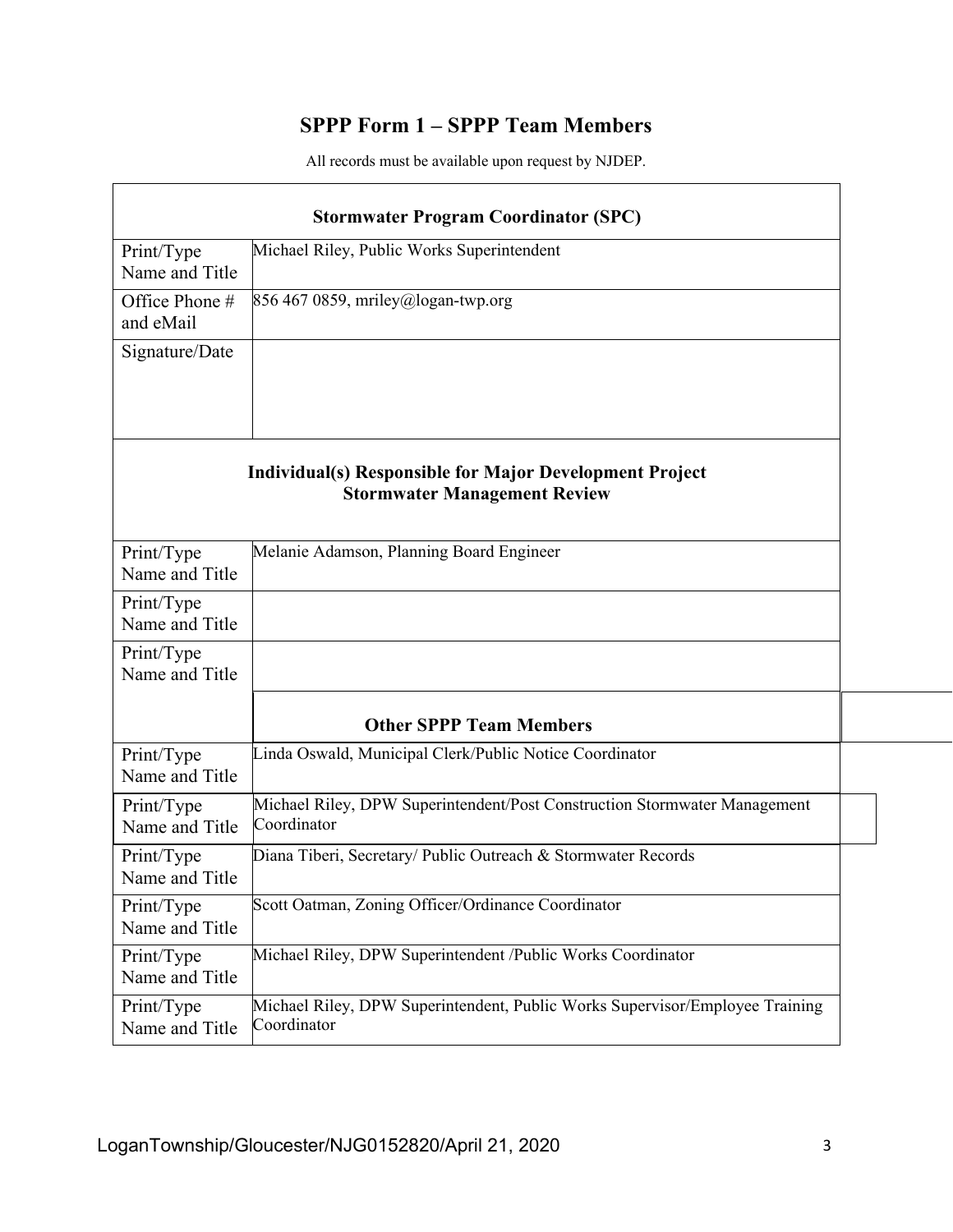# **SPPP Form 2 – Revision History**

|                   | <b>Revision</b><br><b>Date</b> | SPC<br><b>Initials</b> | <b>SPPP</b><br>Form<br>Changed | <b>Reason for Revision</b>                         |
|-------------------|--------------------------------|------------------------|--------------------------------|----------------------------------------------------|
|                   | 1.04/02/13                     | LJB                    |                                | Change in Team Member                              |
|                   | 2.4/26/19                      | MR                     | various                        | Respond to additional questions in new SPPP format |
|                   | 3.4/21/20                      | MR                     | 1                              | Update/Added Team Member                           |
| 4.                |                                |                        |                                |                                                    |
| 5.                |                                |                        |                                |                                                    |
| 6.                |                                |                        |                                |                                                    |
| 7.                |                                |                        |                                |                                                    |
| 8.                |                                |                        |                                |                                                    |
| 9.                |                                |                        |                                |                                                    |
| 10.               |                                |                        |                                |                                                    |
| 11.               |                                |                        |                                |                                                    |
| 12.               |                                |                        |                                |                                                    |
| 13.               |                                |                        |                                |                                                    |
| 14.               |                                |                        |                                |                                                    |
| $\overline{15}$ . |                                |                        |                                |                                                    |
| 16.               |                                |                        |                                |                                                    |
| $\overline{17}$ . |                                |                        |                                |                                                    |
| 18.               |                                |                        |                                |                                                    |
| 19.               |                                |                        |                                |                                                    |
| 20.               |                                |                        |                                |                                                    |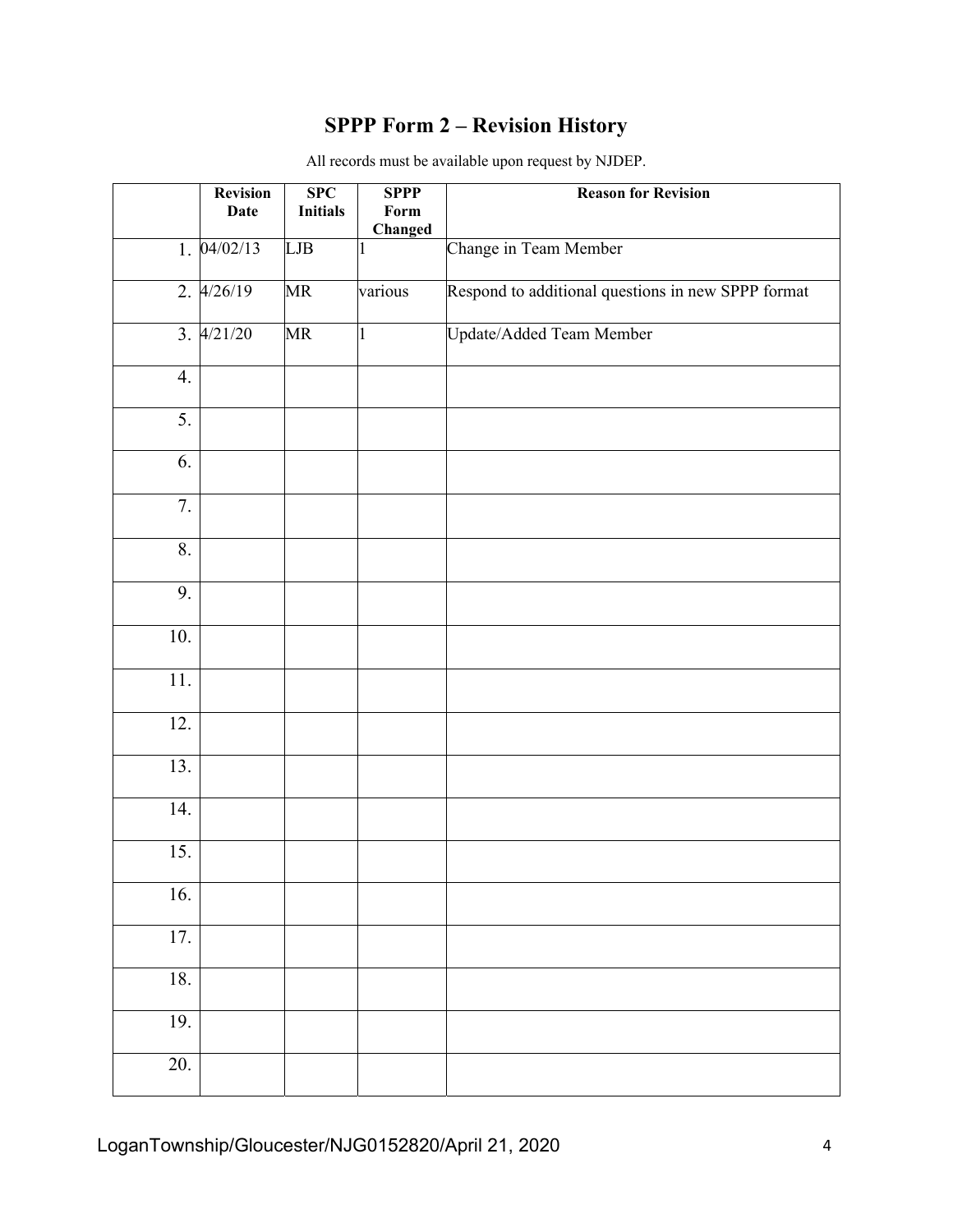#### **SPPP Form 3 – Public Involvement and Participation Including Public Notice**

| 1. Website URL where the<br><b>Stormwater Pollution</b><br>Prevention Plan (SPPP) is<br>posted online:                                           | www.logan-twp.org/                                                                                |
|--------------------------------------------------------------------------------------------------------------------------------------------------|---------------------------------------------------------------------------------------------------|
| 2. Date of most current SPPP:                                                                                                                    | April 21, 2020                                                                                    |
| 3. Website URL where the<br>Municipal Stormwater<br>Management Plan (MSWMP)<br>is posted online:                                                 | www.logan-twp.org/                                                                                |
| 4. Date of most current<br><b>MSWMP:</b>                                                                                                         | <b>July 2006</b>                                                                                  |
| 5. Physical location and/or<br>website URL where<br>associated municipal records<br>of public notices, meeting<br>dates, minutes, etc. are kept: | 125 Main Street, Bridgeport, NJ 08014<br>Municipal Clerk's Office                                 |
|                                                                                                                                                  | 6. Describe how the permittee complies with applicable state and local public notice requirements |

All records must be available upon request by NJDEP.

when providing for public participation in the development and implementation of a MS4 stormwater program:

For meetings where public notice is required under the Open Public Meetings Act ("Sunshine Law," N.J.S.A. 10:4-6 et seq), Logan Township provides public notice in a manner that complies with the requirements of that Act. Public participation is welcomed at Planning and zoning board and council meetings were most relevant issues are discussed.

Also, in regard to the passage of ordinances, Logan Township provides public notice in a manner that complies with the requirements of N.J.S.A. 40:49-1 et seq. In addition, for municipal actions (eg. adoption of the municipal stormwater management plan) subject to public notice requirements in the Municipal Land Use Law (N.J.S.A. 40:55D-1 et seq.), Logan Township complies with those requirements.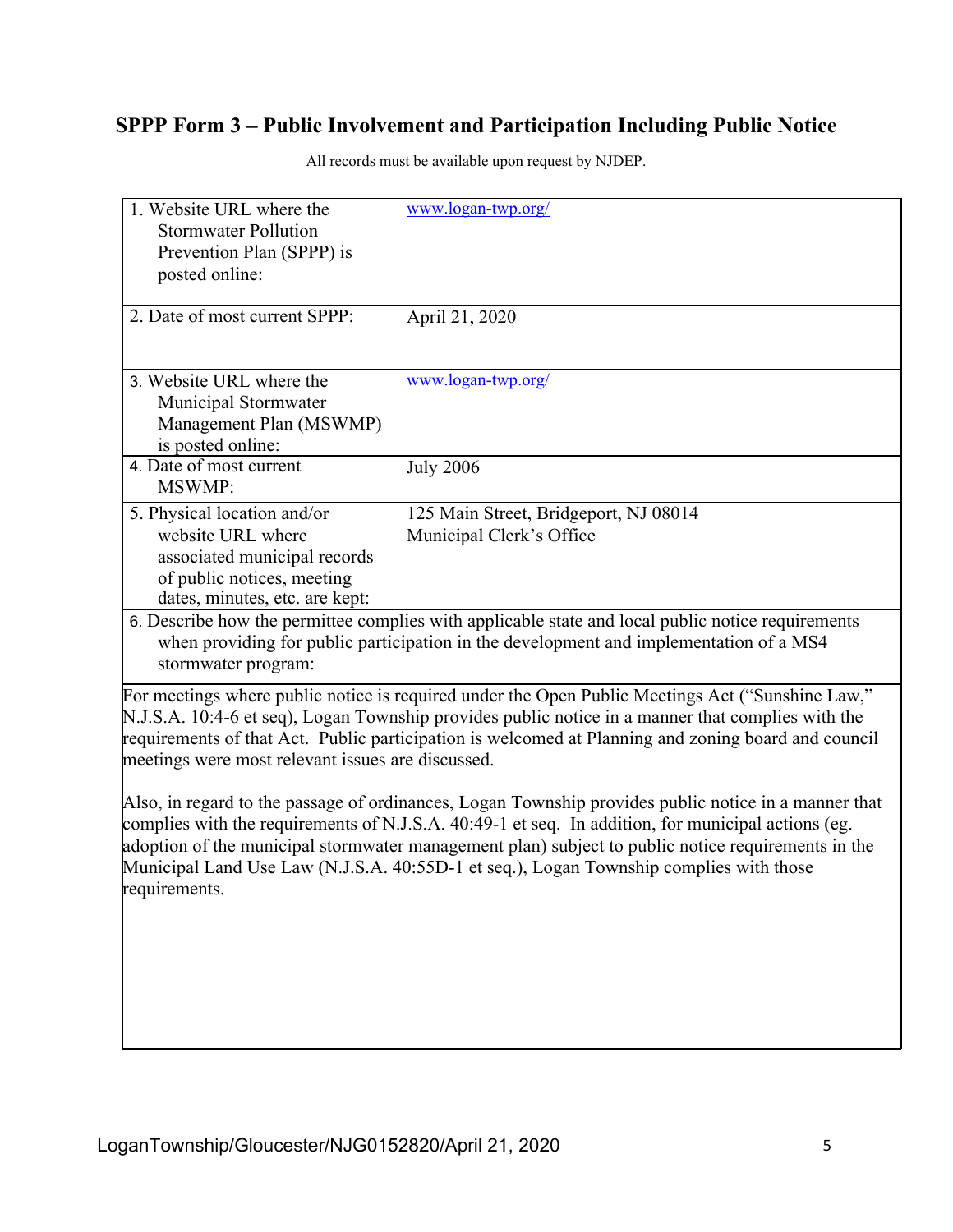## **SPPP Form 4 – Public Education and Outreach**

| 1. Describe how public education and outreach events are advertised. Include specific websites<br>and/or physical locations where materials are available.                                                                                                                                                                                                                                                                                    |
|-----------------------------------------------------------------------------------------------------------------------------------------------------------------------------------------------------------------------------------------------------------------------------------------------------------------------------------------------------------------------------------------------------------------------------------------------|
| Events are advertised through the Township website and social media and mailings.<br>www.logan-twp.org                                                                                                                                                                                                                                                                                                                                        |
| 2. Describe how businesses and the general public within the municipality are educated about the<br>hazards associated with illicit connections and improper disposal of waste.                                                                                                                                                                                                                                                               |
| Logan Township includes stormwater management information in its newsletters which are mailed a<br>$\bullet$<br>minimum of annually. The Township also maintain information on the website.<br>The Township makes use of the County (GCIA) distribution NJDEP educational brochures and<br>educational events. Events include well trained individuals and materials<br>Logan Township performs education and outreach at the Logan Day event |
| 3. Indicate where public education and outreach records are maintained.                                                                                                                                                                                                                                                                                                                                                                       |
| The County will mail the DEP brochure to our residents in September of each year. Extra copies will be<br>$\bullet$<br>available at the Logan Branch of the Gloucester County Library or the Municipal Building.<br>Other materials are maintained at the Township Municipal Building (Clerk & DPW offices)                                                                                                                                   |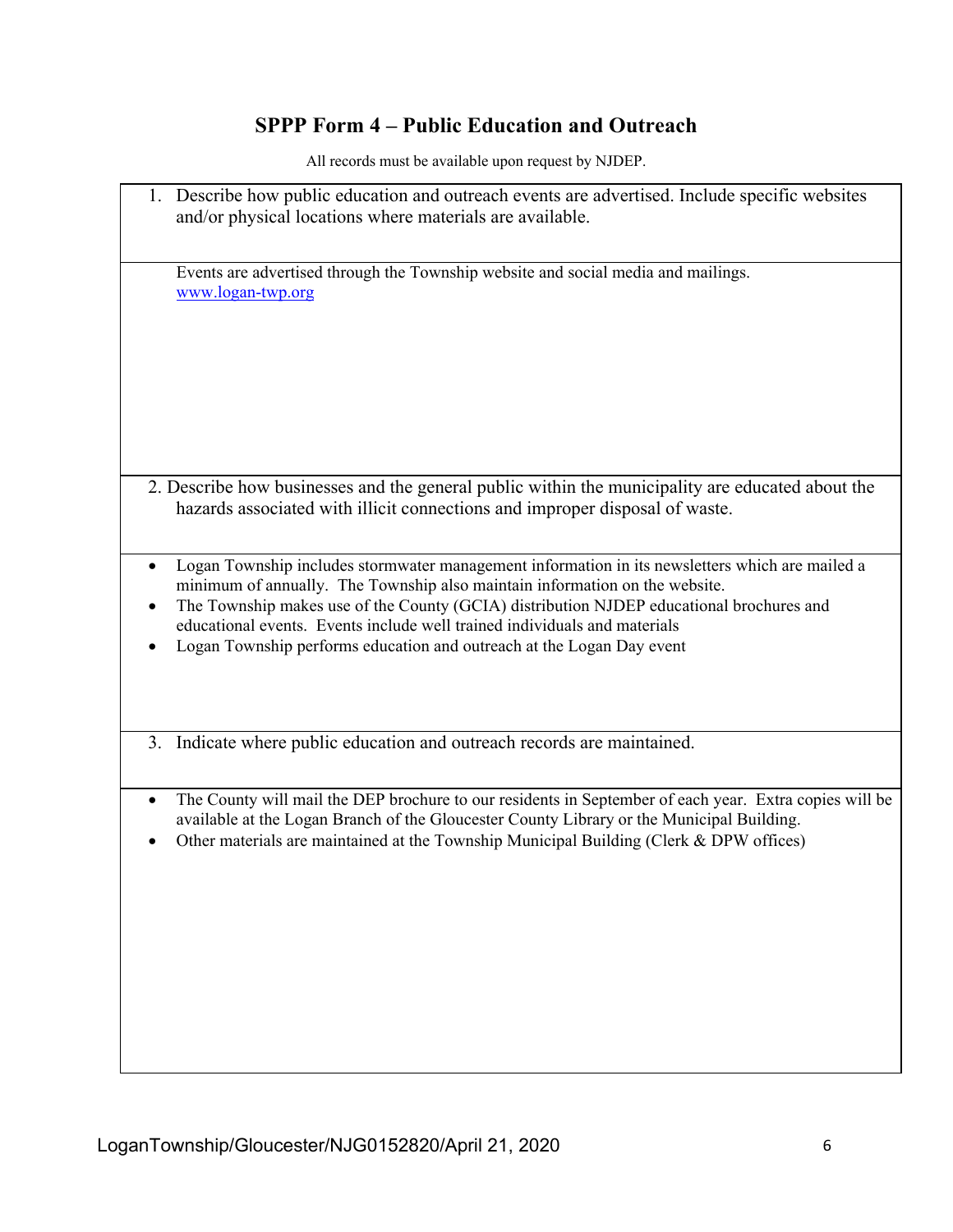## **SPPP Form 5 – Post-Construction Stormwater Management in New Development and Redevelopment Program**

All records must be available upon request by NJDEP.

| 1. How does the municipality define 'major development'?                                                                                                                                                                                                                                                                                                                                                                                       |
|------------------------------------------------------------------------------------------------------------------------------------------------------------------------------------------------------------------------------------------------------------------------------------------------------------------------------------------------------------------------------------------------------------------------------------------------|
| Any division of land into more than three (3) lots, including any remainder lot; any construction<br>or expansion of any housing development of more than three (3) dwelling units; any<br>construction or expansion of any housing development that creates a new street; any<br>construction or expansion of any commercial or industrial use or structure; or any grading,<br>clearing or disturbance of an area in excess of 5,000 sq. ft. |
| 2. Does the municipality approach residential projects differently than it does for non-residential<br>projects? If so, how?                                                                                                                                                                                                                                                                                                                   |
| No                                                                                                                                                                                                                                                                                                                                                                                                                                             |
| 3. What process is in place to ensure that municipal projects meet the Stormwater Control<br>Ordinance?                                                                                                                                                                                                                                                                                                                                        |
| Development applications are reviewed by the by the Planning Board or Zoning Board engineer and<br>environmental engineers for compliance to the municipal ordinances.                                                                                                                                                                                                                                                                         |

 $\blacksquare$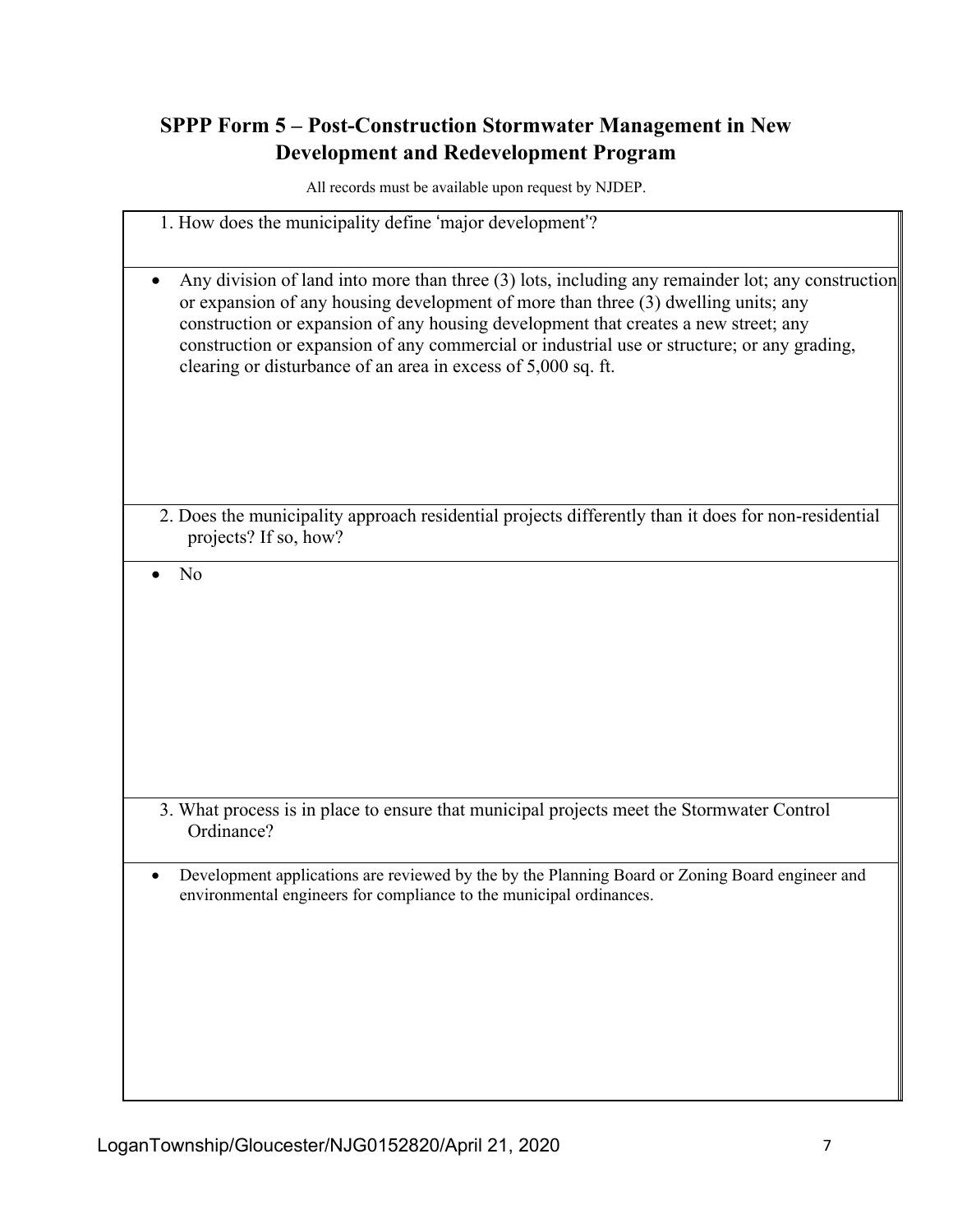- 4. Describe the process for reviewing major development project applications for compliance with the Stormwater Control Ordinance (SCO) and Residential Site Improvement Standards (RSIS). Attach a flow chart if available.
- Development applications require Planning Board or Zoning Board approval. As part of the board review process, the board's engineer, environmental engineer and planner review the application for compliance to municipal ordinances and the residential site improvement standards. The board's professionals prepare reports to the board indicating their findings and comments regarding compliance.
- Public hearings are held and the applications are considered and voted upon by either the Planning Board or Zoning Board.

| 5. Does the Municipal<br>Stormwater Management<br>Plan include a mitigation<br>plan?                                                                                             | Yes                                                                        |
|----------------------------------------------------------------------------------------------------------------------------------------------------------------------------------|----------------------------------------------------------------------------|
| 6. What is the physical location<br>of approved applications for<br>major development projects,<br>Major Development<br>Summary Sheets (permit att.<br>D), and mitigation plans? | Construction & Planning Offices<br>125 Main Street<br>Bridgeport, NJ 08014 |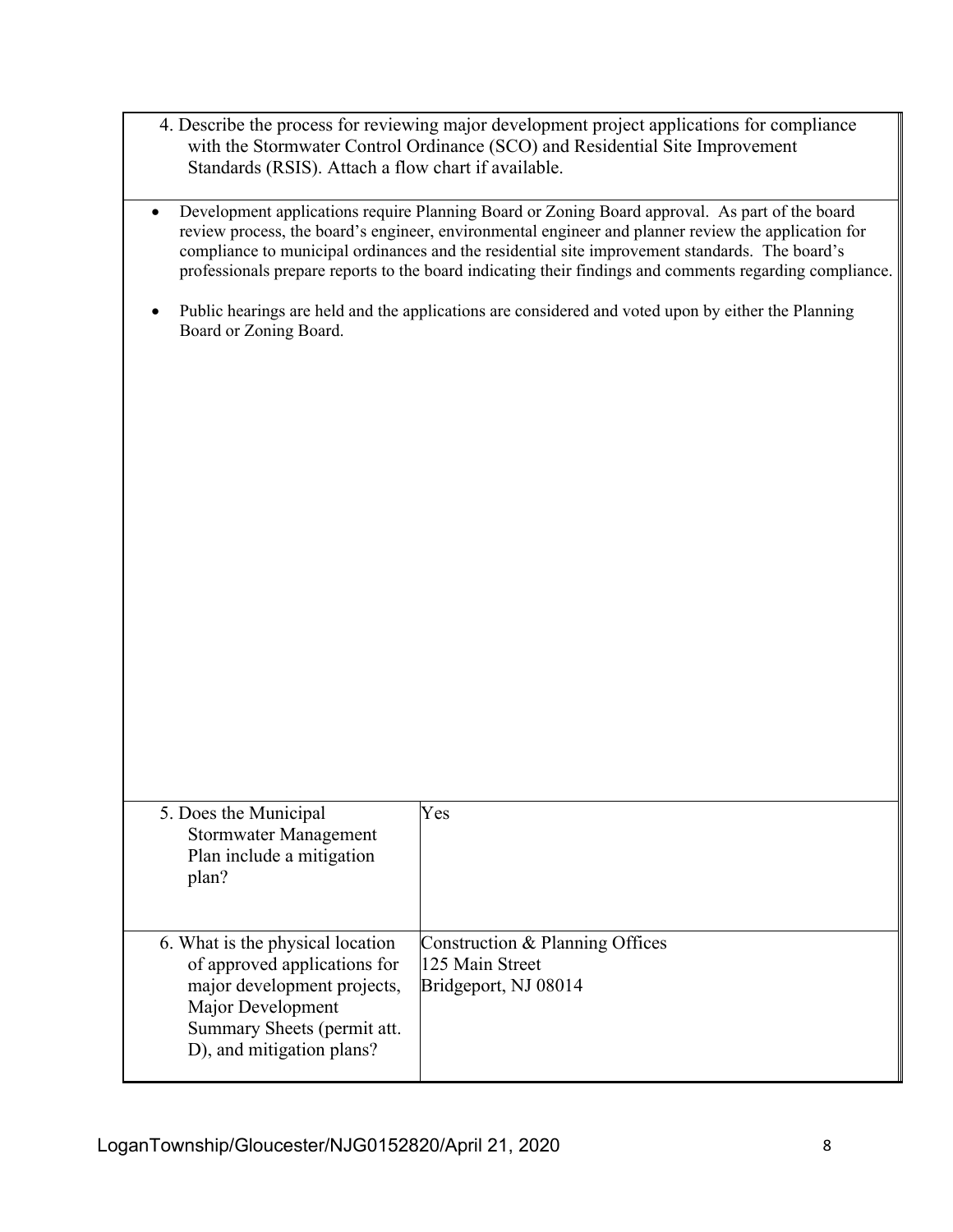## **SPPP Form 6 – Ordinances**

| Ordinance<br>permit cite IV.B.1.b.iii                                                             | Date of<br>Adoption | Website URL | Was the DEP<br>model ordinance<br>adopted without<br>change? | Entity<br>responsible<br>for<br>enforcement |
|---------------------------------------------------------------------------------------------------|---------------------|-------------|--------------------------------------------------------------|---------------------------------------------|
| 1. Pet Waste<br>permit cite IV.B.5.a.i                                                            | 06/25/05            |             |                                                              | Zoning Officer                              |
| 2. Wildlife Feeding<br>permit cite IV.B5.a.ii                                                     | 05/17/05            |             |                                                              | Zoning Officer                              |
| 3. Litter Control<br>permit cite IV.B5.a.iii                                                      | 03/21/89            |             |                                                              | Zoning Officer                              |
| 4. Improper Disposal of<br>Waste<br>permit cite IV.B.5.a.iv                                       | 05/17/05            |             |                                                              | Zoning Officer                              |
| 5. Containerized Yard<br>Waste/ Yard Waste<br><b>Collection Program</b><br>permit cite IV.B.5.a.v | 05/17/05            |             |                                                              | Zoning Officer                              |
| 6. Private Storm Drain<br><b>Inlet Retrofitting</b><br>permit cite IV.B.5.a.vi                    | 09/07/10            |             |                                                              | Zoning Officer                              |
| 7. Stormwater Control<br>Ordinance<br>permit cite IV.B.4.g and<br>IV.B.5.a.vii                    | 07/24/06            |             |                                                              | Zoning Officer                              |
| 8. Illicit Connection<br>Ordinance<br>permit cite IV.B.5.a.vii and<br><b>IV.B.6.d</b>             | 05/17/05            |             |                                                              | Michael Riley/<br>Zoning Officer            |
| 9. Optional: Refuse<br>Container/Dumpster<br>Ordinance<br>permit cite IV.E.2                      | 09/07/10            |             |                                                              | Zoning Officer                              |
|                                                                                                   |                     |             |                                                              |                                             |

All records must be available upon request by NJDEP.

Indicate the location of records associated with ordinances and related enforcement actions:

Clerk's Office/Municipal Building 125 Main Street Bridgeport, NJ 08014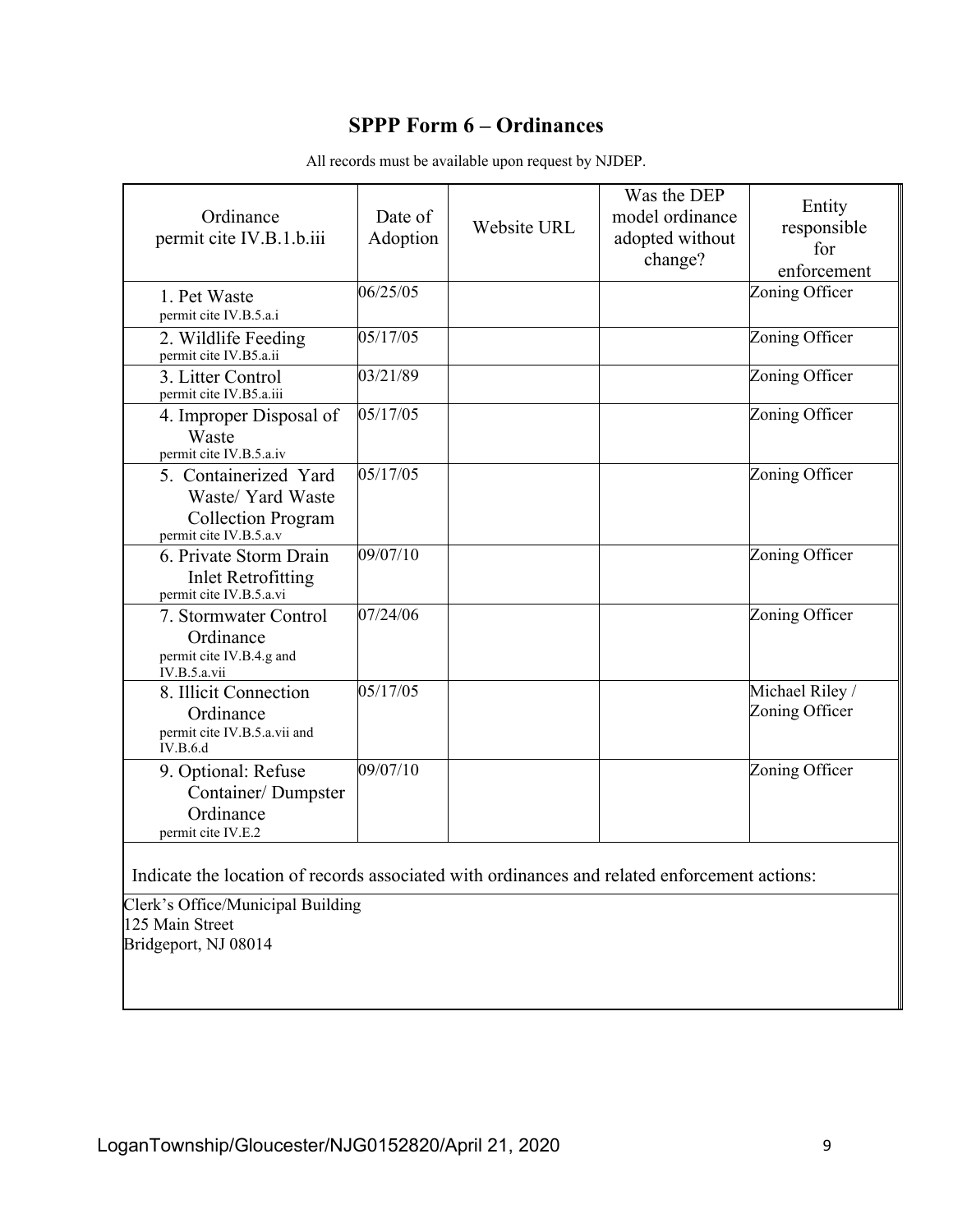# **SPPP Form 7 – Street Sweeping**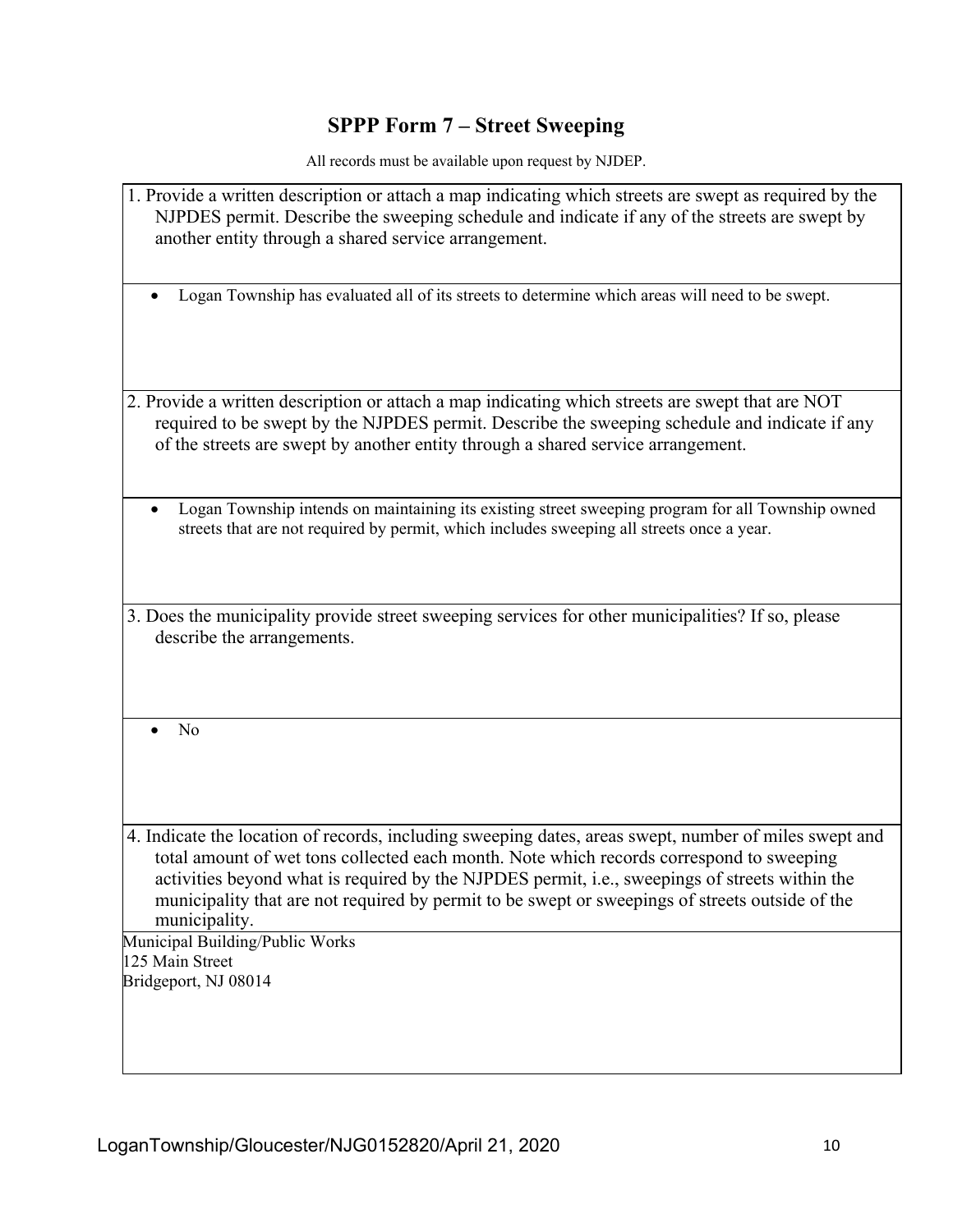## **SPPP Form 8 – Catch Basins and Storm Drain Inlets**

| 1. Describe the schedule for catch basin and storm drain inlet inspection, cleaning, and<br>maintenance.                                                                                                                                                              |
|-----------------------------------------------------------------------------------------------------------------------------------------------------------------------------------------------------------------------------------------------------------------------|
| Logan Township Public Works, when time allows, as needed or when a problem is reported,<br>inspects and if needed cleans all catch basins/storm inlets. This work is focused on times of<br>the year that are not overburdened with snow removal and left collection. |
| 2. List the locations of catch basins and storm drain inlets with recurring problems, i.e.,<br>flooding, accumulated debris, etc.                                                                                                                                     |
|                                                                                                                                                                                                                                                                       |
|                                                                                                                                                                                                                                                                       |
| 3. Describe what measures are taken to address issues for catch basins and storm drain<br>inlets with recurring problems and how they are prioritized.                                                                                                                |
| Scheduled routine inspections and if necessary additional cleaning.                                                                                                                                                                                                   |
| 4. Describe the inspection schedule and maintenance plan for storm drain inlet labels on<br>storm drains that do not have permanent wording cast into the design.                                                                                                     |
| Replace labels as needed during annual inspections/cleaning.                                                                                                                                                                                                          |
| 5. Indicate the location of records of catch basin and storm drain inlet inspections and<br>the wet tons of materials collected during catch basin and storm drain inlet cleanings.                                                                                   |
| Logan Township Public Works Office<br>125 Main Street<br>Bridgeport, NJ 08014                                                                                                                                                                                         |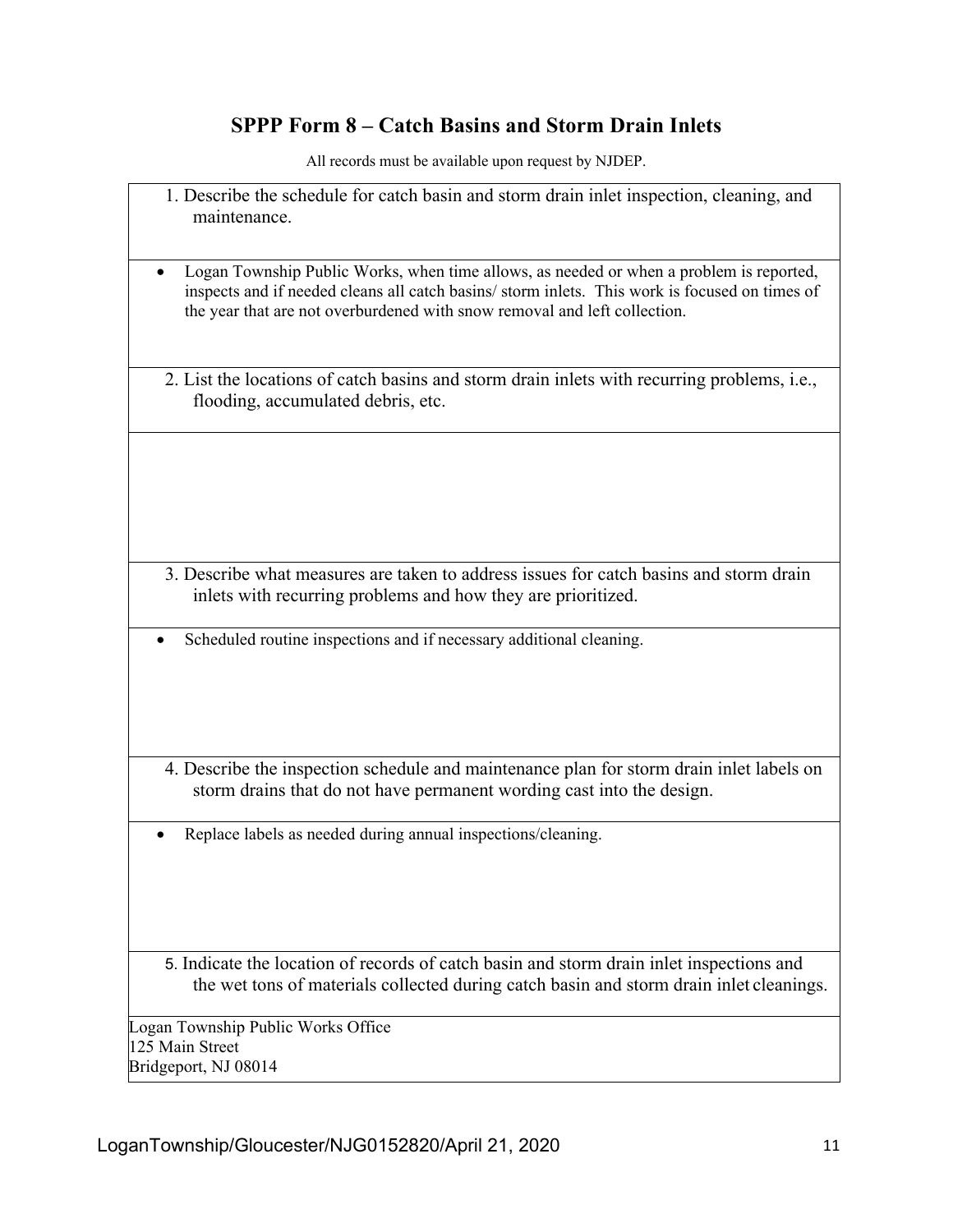# **SPPP Form 9 – Storm Drain Inlet Retrofitting**

| 1. Describe the procedure for ensuring that municipally owned storm drain inlets are<br>retrofitted.                              |
|-----------------------------------------------------------------------------------------------------------------------------------|
| All are included when a road is repaved unless a variance is sought.                                                              |
| 2. Describe the inspection process to verify that appropriate retrofits are completed on<br>municipally owned storm drain inlets. |
| The Township Engineer inspects improvements and ensure work is completed to standard.                                             |
| 3. Describe the procedure for ensuring that privately owned storm drain inlets are<br>retrofitted.                                |
| When site plans or permits are reviewed/inspected retrofits are verified.                                                         |
| 4. Describe the inspection process to verify that appropriate retrofits are completed on<br>privately owned storm drain inlets.   |
| Inspected when permits or site plan approvals are sought and prior to bond release; permit<br>٠<br>closure issued.                |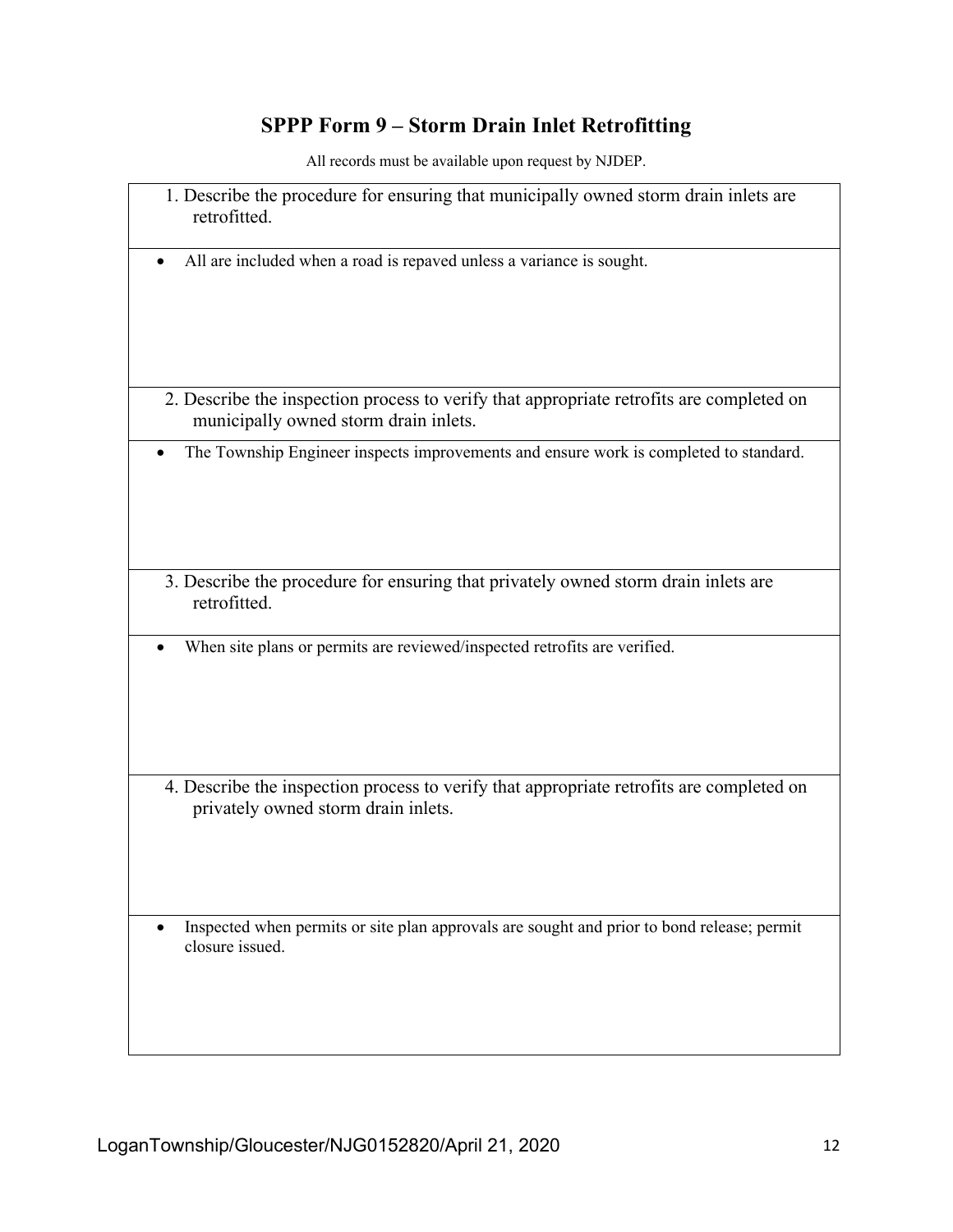## **SPPP Form 10 – Municipal Maintenance Yards and Other Ancillary Operations**

All records must be available upon request by NJDEP.

*Complete separate forms for each municipal yard or ancillary operation location.* 

Address of municipal yard or ancillary operation:

125 Main Street

Bridgeport, NJ 08014

List all materials and machinery located at this location that are exposed to stormwater which could be a source of pollutant in a stormwater discharge: N/A means materials stored indoors, in dumpsters or trailers and not subject to stormwater discharge.

Raw materials  $- N/A$ 

Intermediate products – N/A

Final products – N/A

Waste materials – N/A

By-products – N/A

Machinery – small trucks, police

 $Fuel - N/A$ 

Lubricants – N/A

Solvents – N/A

Detergents related to municipal maintenance yard or ancillary operations – N/A

Other – N/A

LoganTownship/Gloucester/NJG0152820/April 21, 2020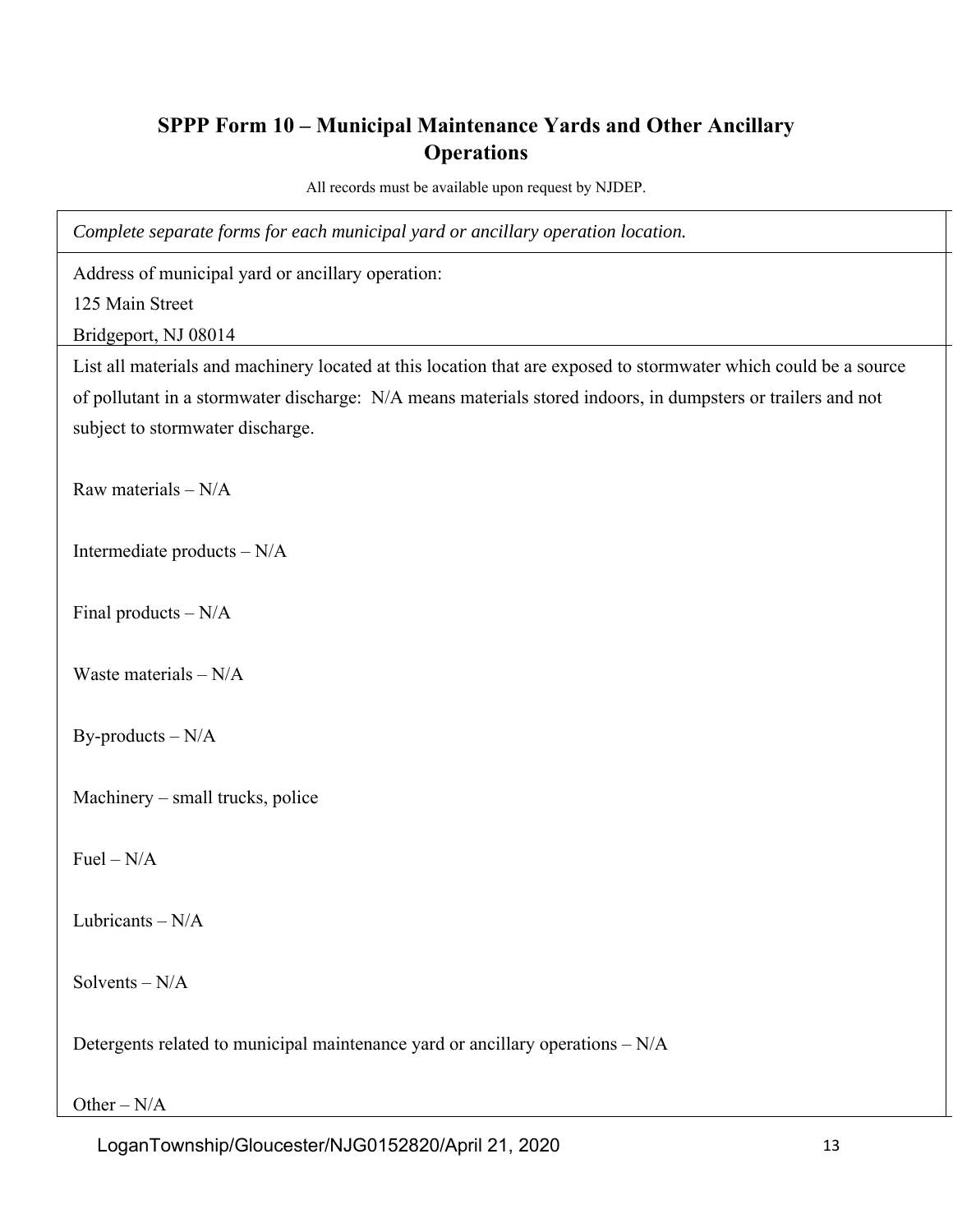For each category below, describe the best management practices in place to ensure compliance with all requirements in permit Attachment E. If the activity in the category is not applicable for this location, indicate where it occurs.

Indicate the location of inspection logs and tracking forms associated with this municipal yard or ancillary operation, including documentation of conditions requiring attention and remedial actions that have been taken or have been planned.

1. Fueling Operations

We have one fueling location within our municipality which is located at 125 Main Street, Bridgeport, NJ 08014. This facility is a concrete double walled above ground storage tank with concrete service pad.

2. Vehicle Maintenance

Monthly inspections are held to ensure that the SOP is being met. Trash trucks are inspected daily at 125 Main Street, Bridgeport, NJ 08014

3. On-Site Equipment and Vehicle Washing

*See permit attachment E for certification and log forms for Underground Storage Tanks.* 

Vehicles washed off-site. Logs located in Public Works office at 125 Main Street, Bridgeport, NJ 08014

4. Discharge of Stormwater from Secondary Containment

N/A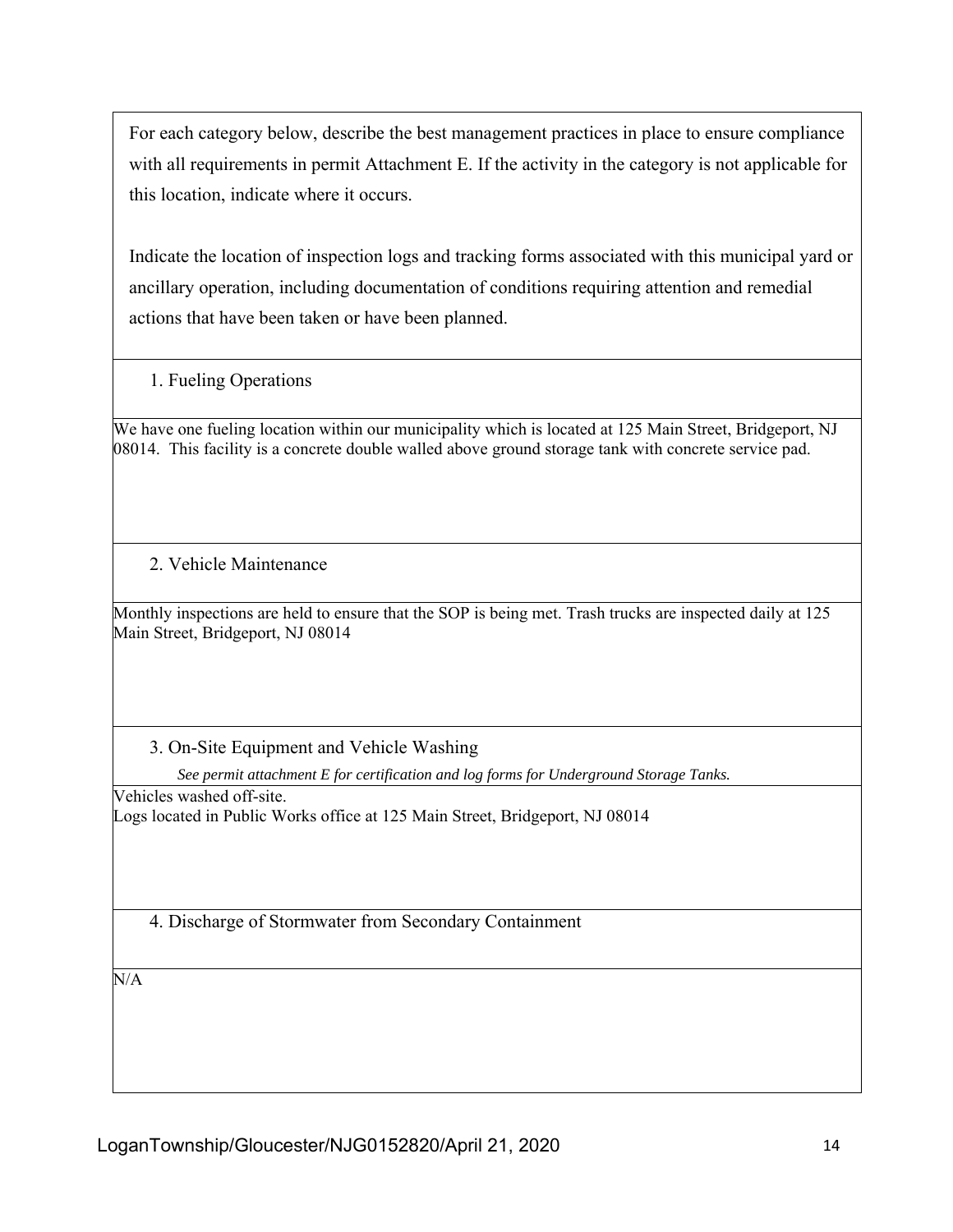5. Salt and De-Icing Material Storage and Handling

Logan Township currently utilizes bulk salt and stores its de-icing salt in enclosed salt garage from Gloucester County Facilities in Woolwich Township.

Logs located at 125 Main Street, Bridgeport, NJ 08014

6. Aggregate Material and Construction Debris Storage

Have stone and topsoil and mulch potential stored is Jersey Barrier containment at the Municipal Complex – 125 Main Street, Bridgeport, NJ 08014

7. Street Sweepings, Catch Basin Clean Out and Other Material Storage

This material is placed in a dump truck day of accumulation and disposed of at Salem County Improvement Authority Daily. None are stored.

Logs located at 125 Main Street, Bridgeport, NJ 08014

8. Yard Trimmings and Wood Waste Management Sites

No storage – this is collected weekly and disposed of same day at Smith Orchard Harrison/Mullica Hill Location.

Logs located at 125 Main Street, Bridgeport, NJ 08014

9. Roadside Vegetation Management

Moved on a schedule and left on site at each area.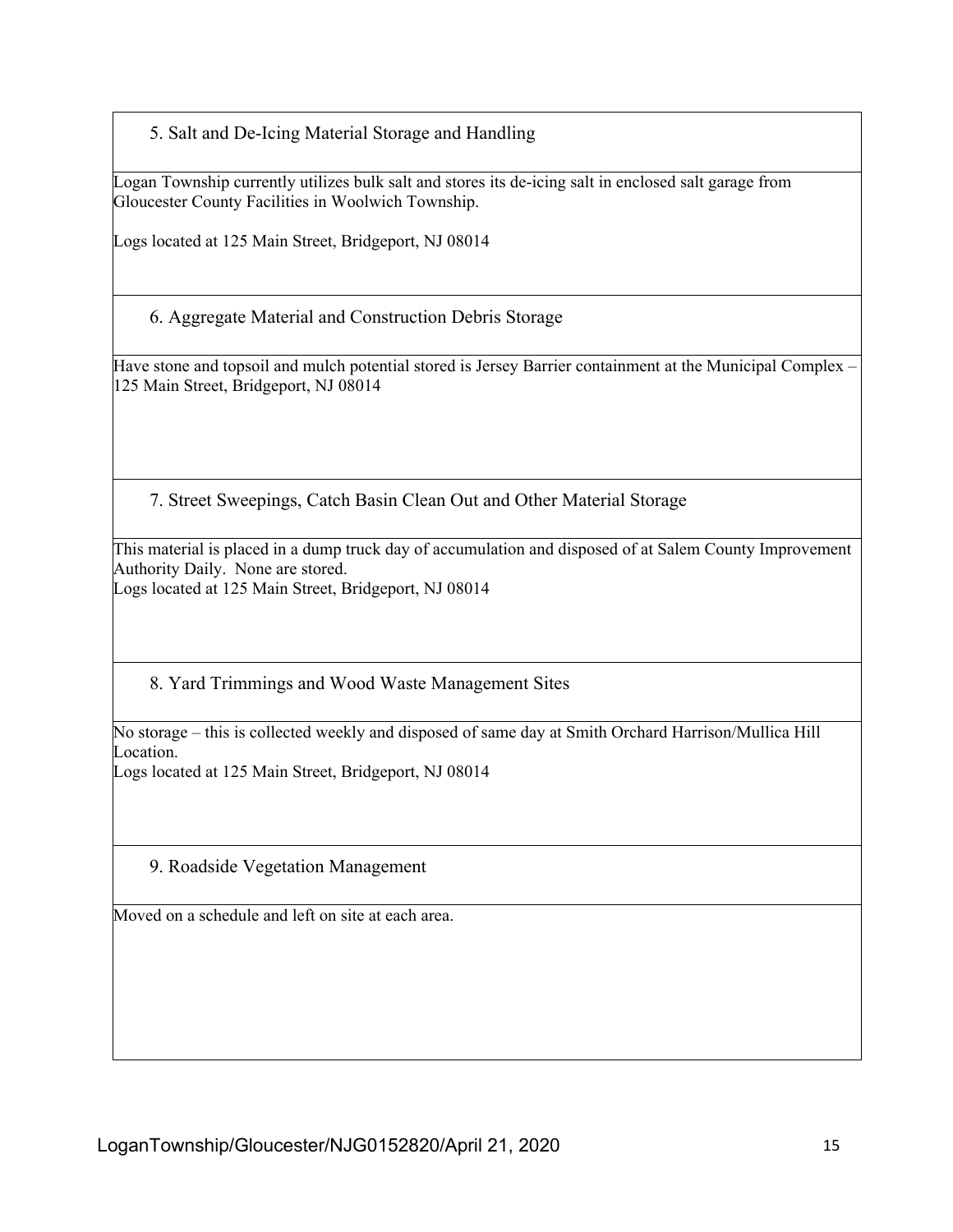## **SPPP Form 11 – Employee Training**

All records must be available upon request by NJDEP.

A. **Municipal Employee Training:** Stormwater Program Coordinator (SPC) must ensure appropriate staff receive training on topics in the chart below as required due to job duties assigned within three months of commencement of duties and again on the frequency below. Indicate the location of associated training sign in sheets, dates, and agendas or description for each topic.

| Topic                                         | Frequency     | Title of trainer or office to             |
|-----------------------------------------------|---------------|-------------------------------------------|
|                                               |               | conduct training                          |
| 1. Maintenance Yard Operations (including)    | Every year    | Public Works Superintendent               |
| <b>Ancillary Operations)</b>                  |               |                                           |
| 2. Stormwater Facility Maintenance            | Every year    | Public Works Superintendent               |
| 3. SPPP Training & Recordkeeping              | Every year    | Public Works Superintendent               |
| 4. Yard Waste Collection Program              | Every 2 years | Collection by third party                 |
| 5. Street Sweeping                            | Every 2 years | Public Works Superintendent               |
| 6. Illicit Connection Elimination and Outfall | Every 2 years | Public Works Superintendent               |
| Pipe Mapping                                  |               |                                           |
| 7. Outfall Pipe Stream Scouring Detection     | Every 2 years | Public Works Superintendent               |
| and Control                                   |               |                                           |
| 8. Waste Disposal Education                   | Every 2 years | Public Works Superintendent               |
| 9. Municipal Ordinances                       |               | Every 2 years Public Works Superintendent |
| 10. Construction Activity/Post-Construction   |               | Every 2 years Township Engineer/Planner   |
| Stormwater Management in New                  |               |                                           |
| Development and Redevelopment                 |               |                                           |

B. **Municipal Board and Governing Body Members Training:** Required for individuals who review and approve applications for development and redevelopment projects in the municipality. This includes members of the planning and zoning boards, town council, and anyone else who votes on such projects. Training is in the form of online videos, posted at www.nj.gov/dep/stormwater/training.htm.

Within 6 months of commencing duties, watch *Asking the Right Questions in Stormwater Review Training Tool*. Once per term thereafter, watch at least one of the online DEP videos in the series available under Post-Construction Stormwater Management. Indicate the location of records documenting the names, video titles, and dates completed for each board and governing body member.

C. **Stormwater Management Design Reviewer Training:** All design engineers, municipal engineers, and others who review the stormwater management design for development and redevelopment projects on behalf of the municipality must attend the first available class upon assignment as a reviewer and every five years thereafter. The course is a free, two-day training conducted by DEP staff. Training dates and locations are posted at www.nj.gov/dep/stormwater/training.htm. Indicate the location of the DEP certificate of completion for each reviewer.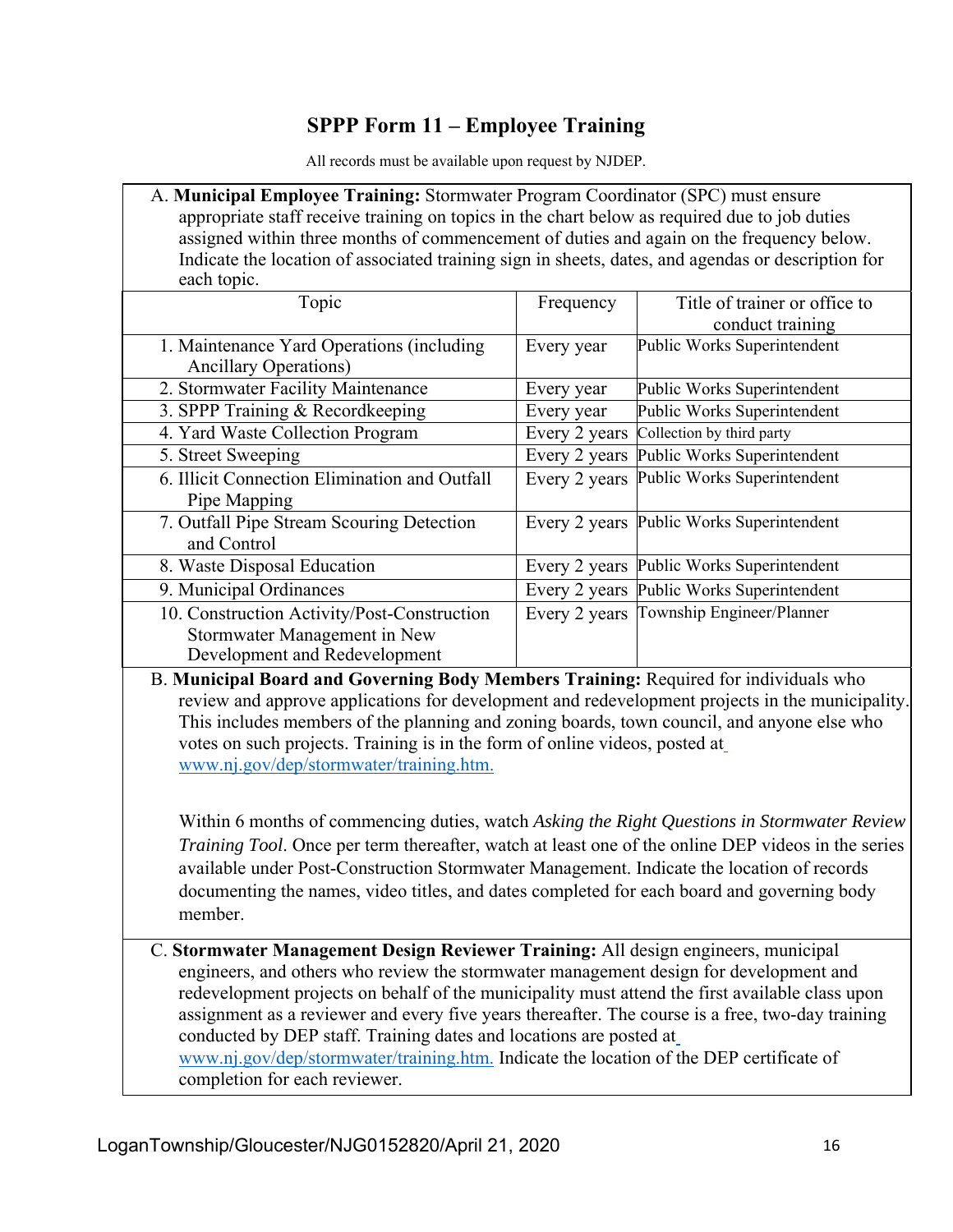## **SPPP Form 12 – Outfall Pipes**

All records must be available upon request by NJDEP.

1. **Mapping:** Attach an image or provide a link to the most current outfall pipe map. Maps shall be updated at the end of each calendar year. *Note that ALL maps must be electronic by 21 Dec 2020 via the DEP's designated electronic submission service. For details, see http://www.nj.gov/dep/dwq/msrp\_map\_aid.htm.*  2. **Inspections:** Describe the outfall pipe inspection schedule and indicate the location of records of dates, locations, and findings. Anticipated 100% inspected 2019 - 2020 forward anticipate 20% and annually inspected with focus each year on potential problem areas Records at Public Works 125 Main Street, Bridgeport, NJ 08014 3. **Stream Scouring:** Describe the program in place to detect, investigate and control localized stream scouring from stormwater outfall pipes. Indicate the location of records related to cases of localized stream scouring. Such records must include the contributing source(s) of stormwater, recommended corrective action, and a prioritized list and schedule to remediate scouring cases. Anticipated 100% inspected 2019 - 2020 forward anticipate 20% and annually inspected with focus each year on potential problem areas Records at Public Works 125 Main Street, Bridgeport, NJ 08014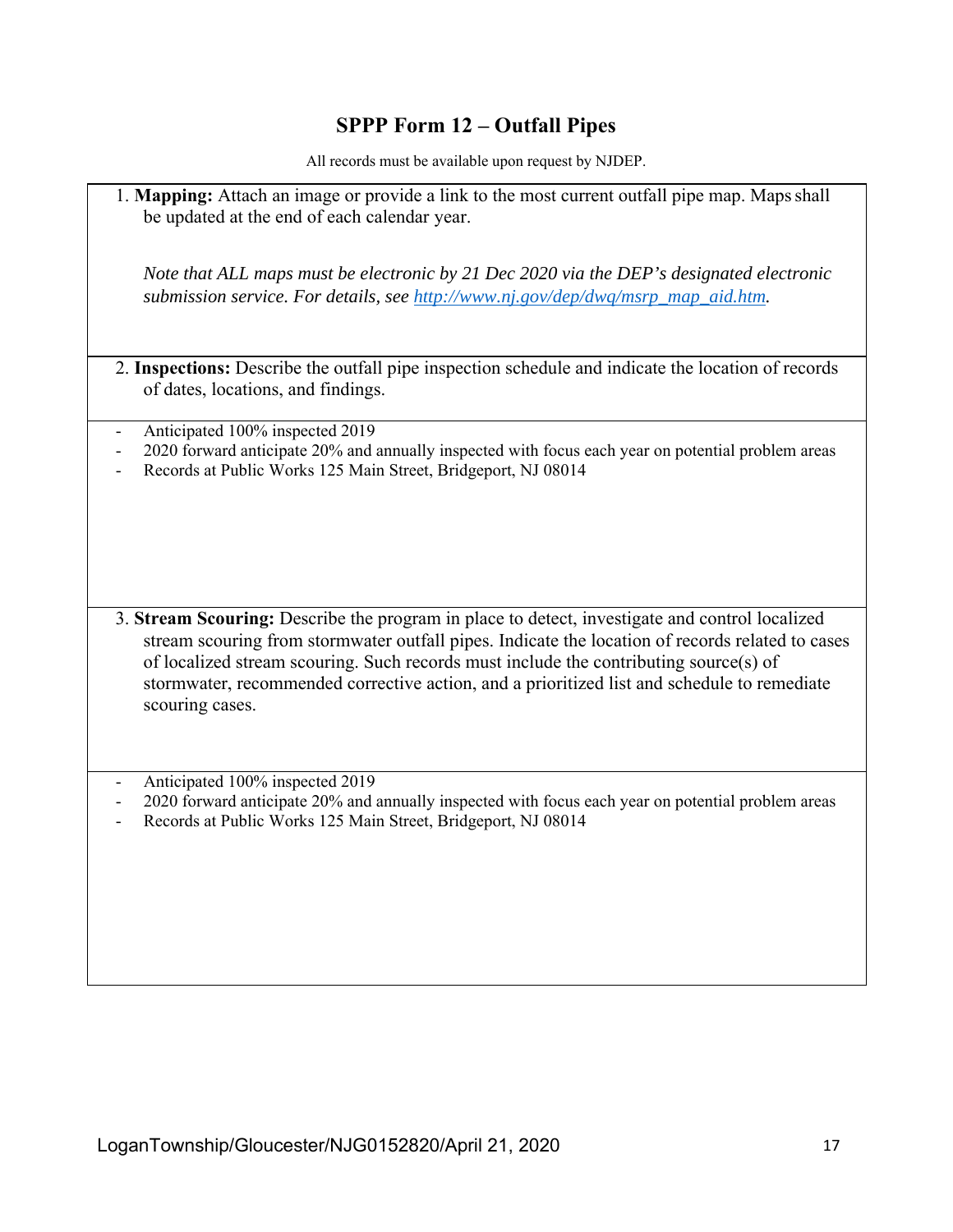4. **Illicit Discharges:** Describe the program in place for conducting visual dry weather inspections of municipally owned or operated outfall pipes. Record cases of illicit discharges using the DEP's Illicit Connection Inspection Report Form (www.nj.gov/dep/dwq/tier\_a\_forms.htm) and indicate the location of these forms and related illicit discharge records.

*Note that Illicit Connection Inspection Report Forms shall be included in the SPPP and submitted to DEP with the annual report.* 

Logan has a very low elevation and high groudwater. Unfortunately post rain events some areas run water for extended periods due to underdrains or infiltration. However, Public Works is strongly familiar with the Township and stormwater flow and if flow is encountered in unexpected areas during dry weather Public Works investigates.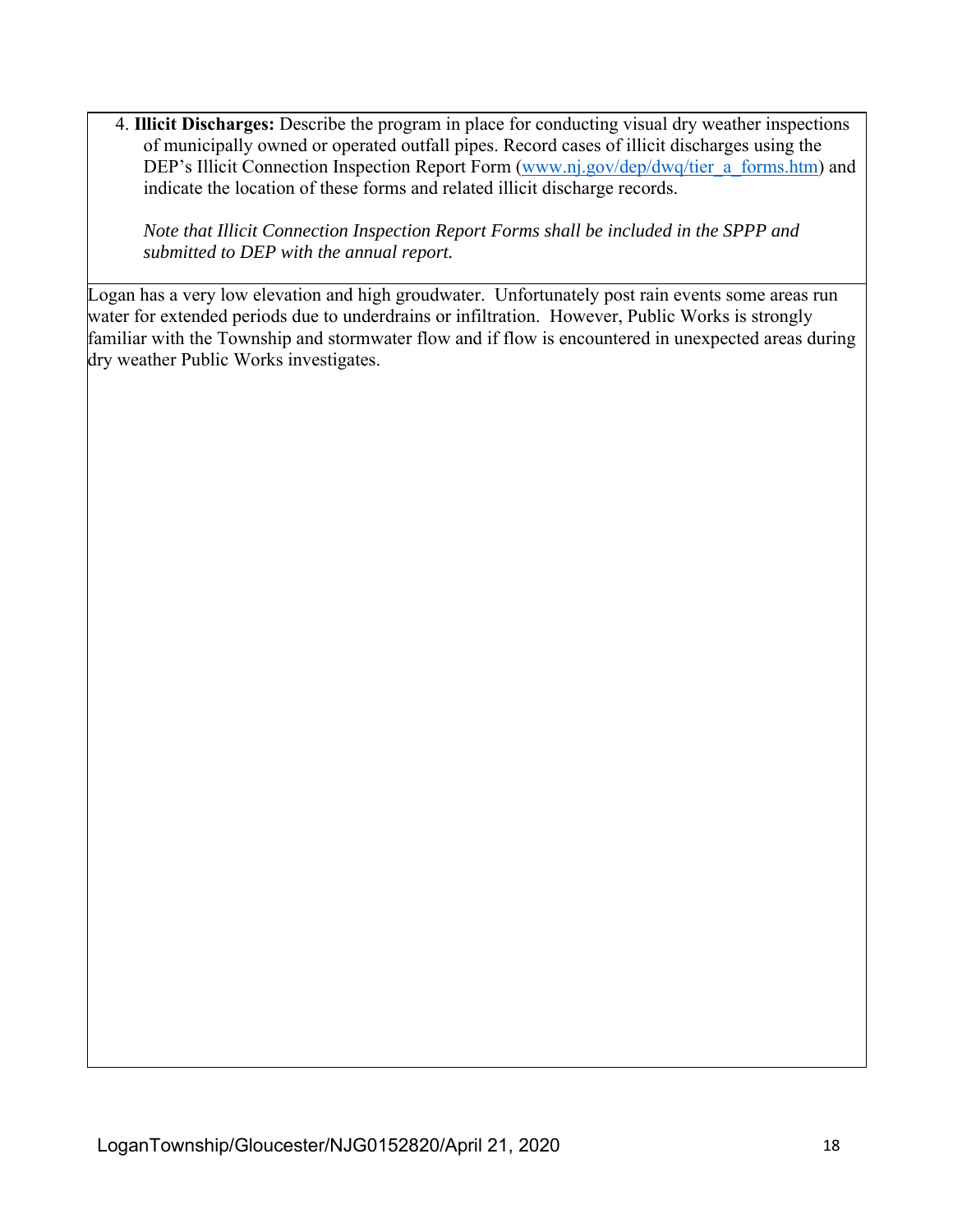#### **SPPP Form 13 – Stormwater Facilities Maintenance**

All records must be available upon request by NJDEP.

1. Detail the program in place for the long-term cleaning, operation and maintenance of each stormwater facility owned or operated by the municipality.

Logan Township has implemented a stormwater facility maintenance program commencing 2019 to ensure all stormwater facilities operated by the Township function properly. Logan Township operates the following: catch basins, storm drains, infiltration basins, buffer strips and swales. These stormwater facilities will be inspected annually to ensure that they are functioning properly. In high risk areas, preventative maintenance will be performed on all stormwater facilities to ensure they do not begin to fail.

2. Detail the program in place for ensuring the long-term cleaning, operation and maintenance of each stormwater facility NOT owned or operated by the municipality.

Township conducts annual visual inspections and reports any concerns to zoning offices to enforce.

3. Indicate the location(s) of the Stormwater Facilities Inspection and Maintenance Logs listing the type of stormwater facilities inspected, location information, inspection dates, inspector name(s), findings, preventative and corrective maintenance performed.

Public Works 125 Main Street Bridgeport, NJ 08014

Note that maintenance activities must be reported in the annual report and records must be available upon request. DEP maintenance log templates are available at http://www.nj.gov/dep/stormwater/maintenance\_guidance.htm (select specific logs from choices listed in the Field Manuals section).

*Additional Resources: The NJ Hydrologic Modeling Database contains information and maps of stormwater management basins. To view the database map, see https://hydro.rutgers.edu. To download data in an Excel format, see https://hydro.rutgers.edu/public\_data/.*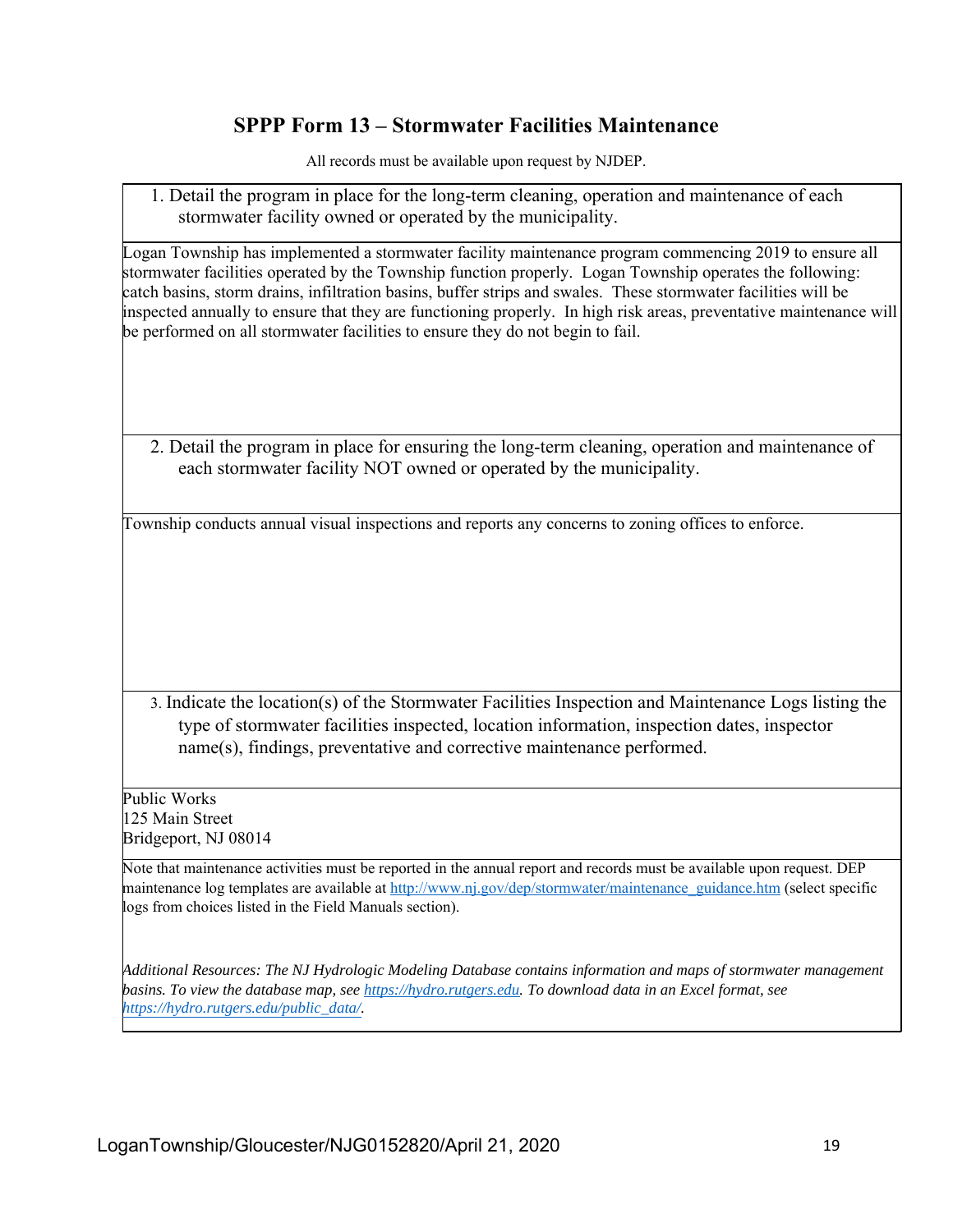#### **SPPP Form 14 – Total Maximum Daily Load Information**

All records must be available upon request by NJDEP.

1. Using the Total Maximum Daily Load (TMDL) reports provided on www.nj.gov/dep/dwq/msrp-tmdl-rh.htm, list adopted TMDLs for the municipality, parameters addressed, and the affected water bodies that impact the municipality's MS4 program. See attached list of reports on website link. 2. Describe how the permittee uses TMDL information to prioritize stormwater facilities maintenance projects and to address specific sources of stormwater pollutants. As Logan is very wet with multiple creeks the TMDL impact is throughout the Township. Water bodies receive attention by Township staff and residents. The Township also responds to residential concerns as stormwater may be impacted.